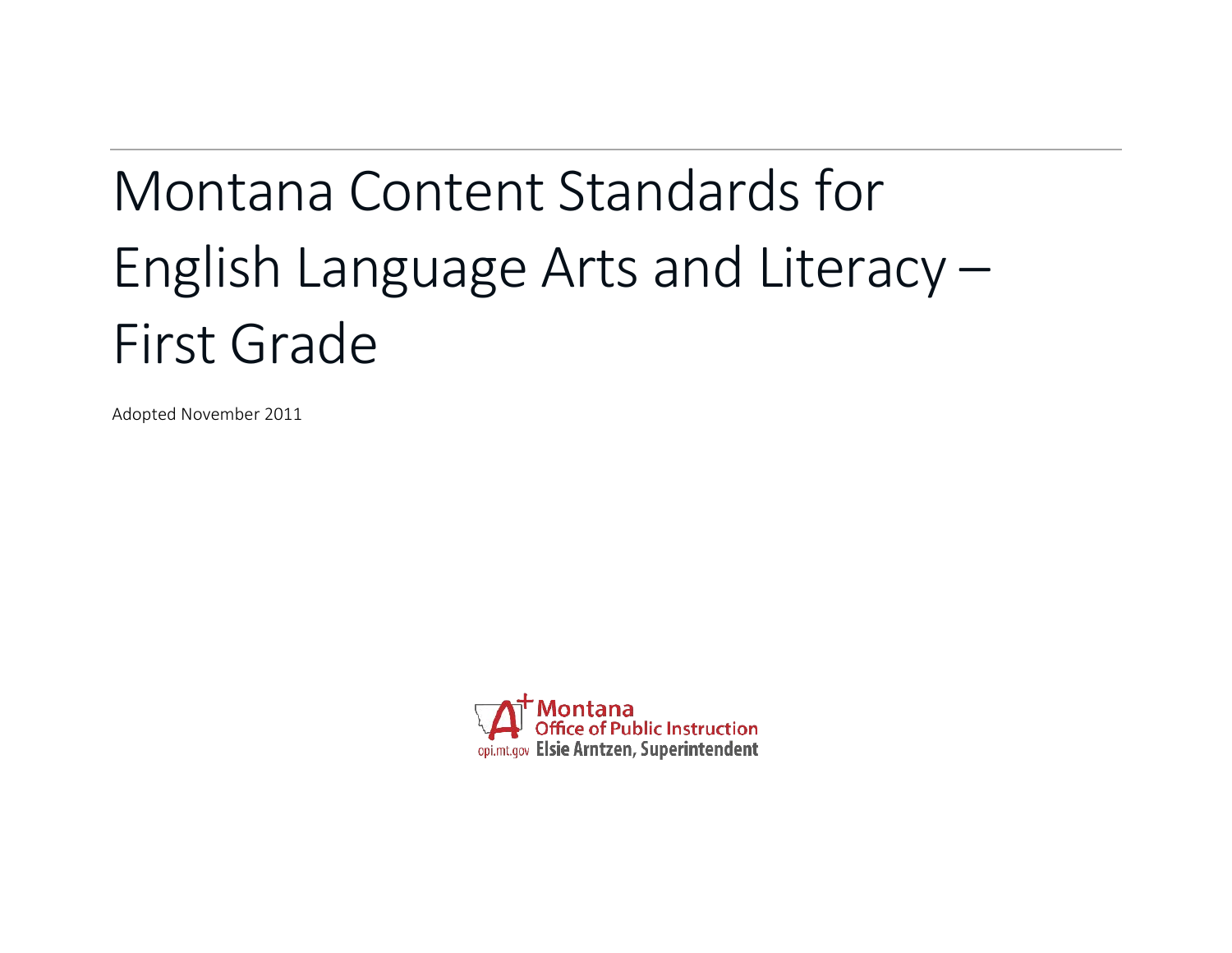MCS for ELA and Literacy | 1<sup>st</sup> Grade | opi.mt.gov | Page 2 | 11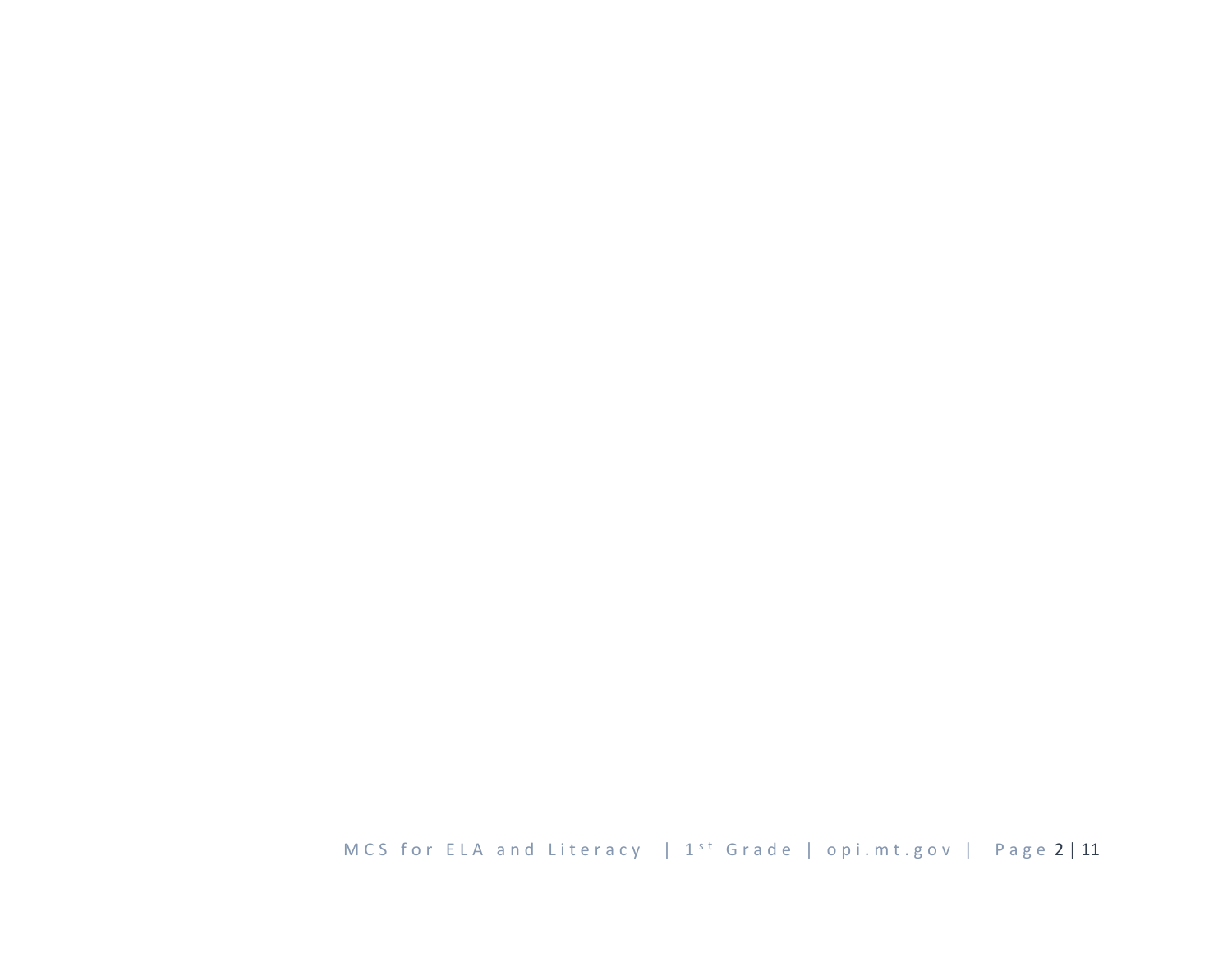# Contents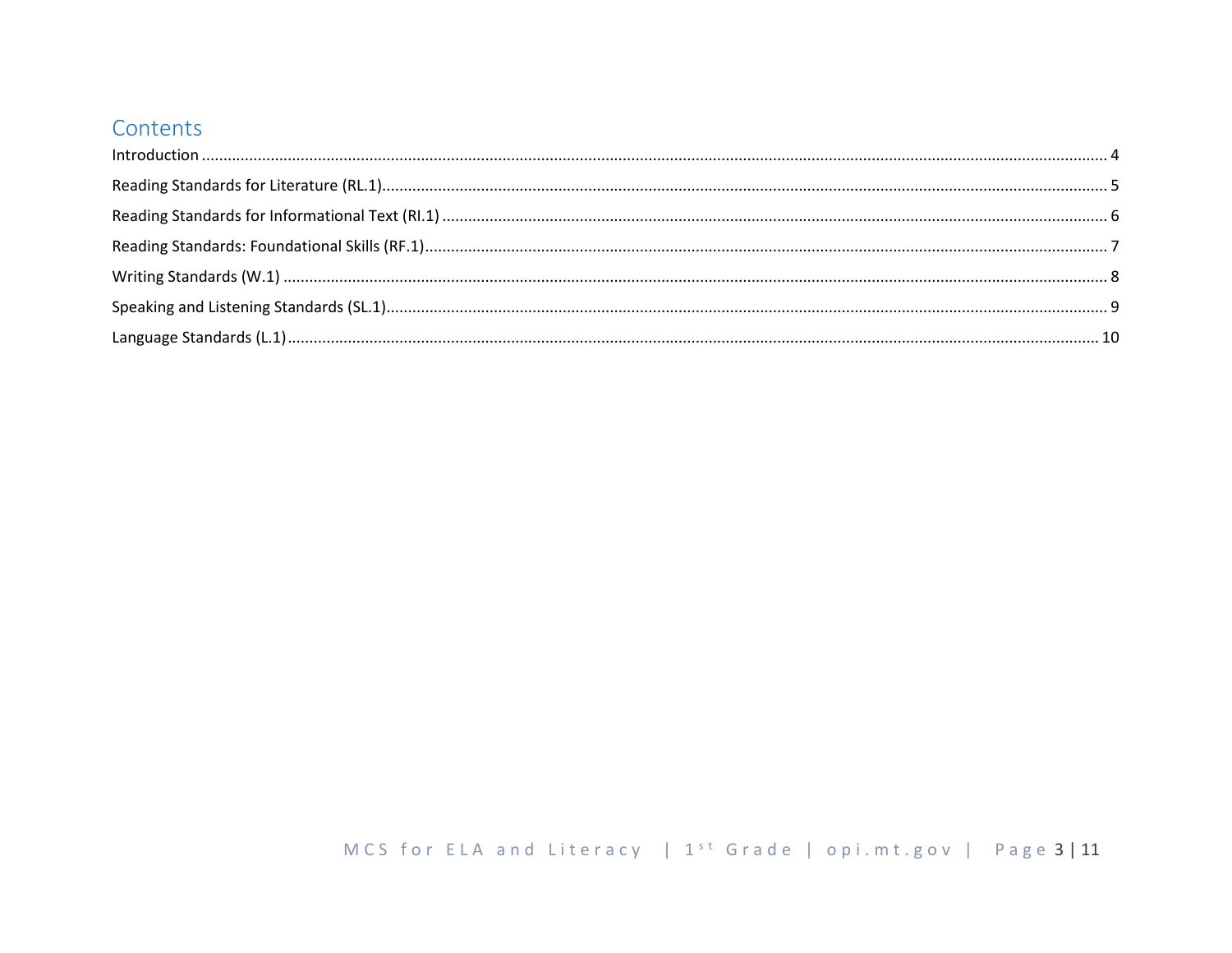# <span id="page-3-0"></span>Introduction

This guide outlines the Montana Content Standards for 1<sup>st</sup> grade students in English Language Arts. This is a grade-specific look at the standards. A grade-by-grade level progression is available in a separate document, *Montana Content Standards for English Language Arts and Literacy*.

Adopted in November 2011, the standards provide a framework for literacy not only in English Language Arts, but across content areas in history/social studies, science, and technical subjects. Just as students must learn literacy skills and conceptual understandings to be college and career ready, they must be able to read, write, speak, listen, and use language effectively in a variety of content areas. Students who meet the standards develop the skills in reading, writing, speaking, and listening that are the foundation for any creative and purposeful expression in language. This guide provides resources and guidance to educators as they align their curriculum to these standards. These standards reflect the constitutional mandate that all educators must provide instruction including the distinct and unique heritage and contemporary contributions of American Indians in a culturally responsive manner (See [IEFA; MCA 20-1-501 Article](http://www.opi.mt.gov/PDF/IndianEd/Resources/ArticleX_IEFA.pdf) X; resources; and materials).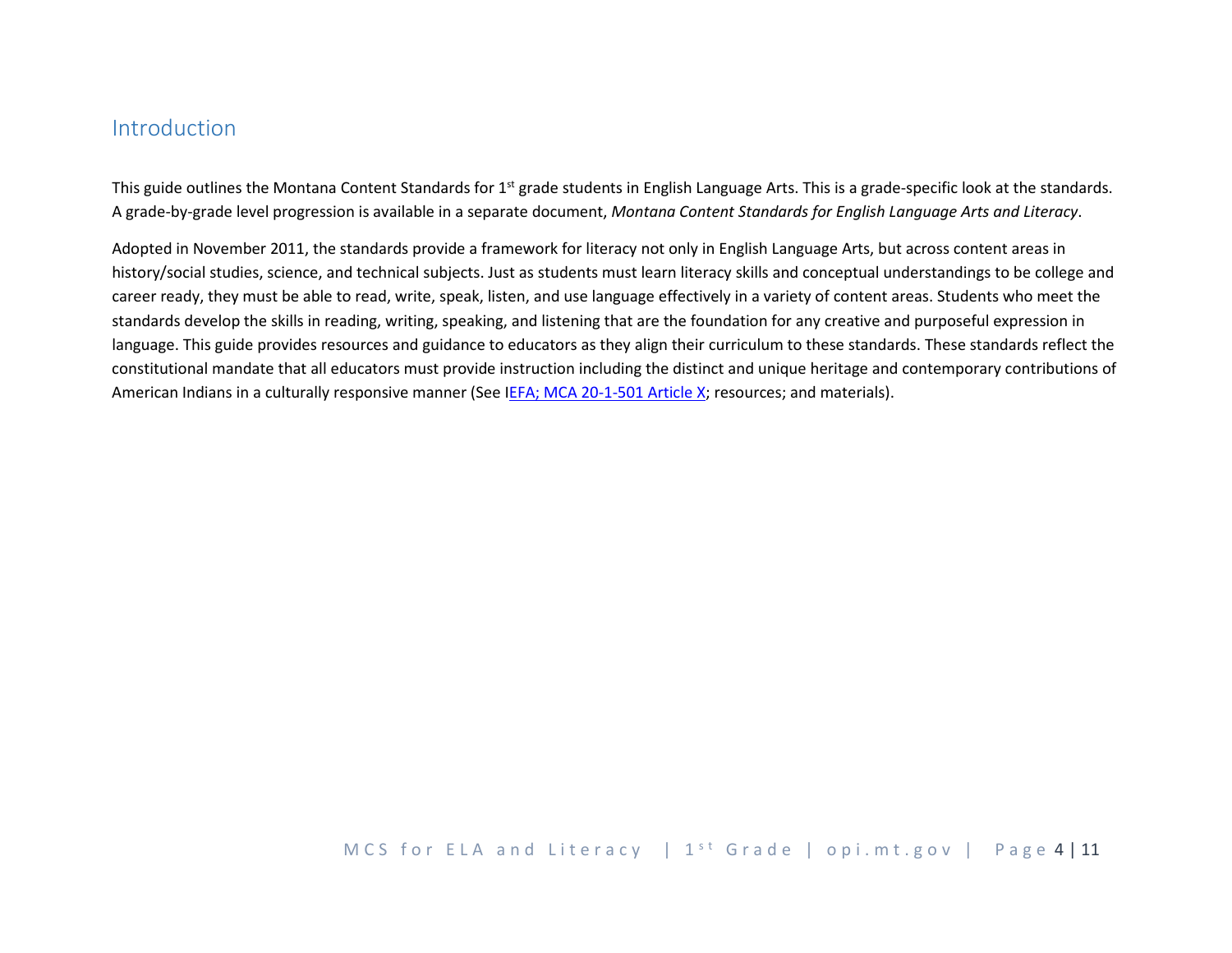# <span id="page-4-0"></span>Reading Standards for Literature (RL.1)

### **Key Ideas and Details**

- RL.1.1 Ask and answer questions about key details in a text.
- RL.1.2 Retell stories, including key details, and demonstrate understanding of their central message or lesson and include stories by and about American Indians.
- RL.1.3 Describe characters, settings, and major events in a story, using key details.

### **Craft and Structure**

- RL.1.4 Identify words and phrases in stories or poems that suggest feelings or appeal to the senses.
- RL.1.5 Explain major differences between books that tell stories and books that give information, including those of American Indians, drawing on a wide reading of a range of text types.
- $RL.1.6$  Identify who is telling the story at various points in a text.

## **Integration of Knowledge and Ideas**

- RL.1.7 Use illustrations and details in a story to describe its characters, setting, or events.
- RL.1.8 (Not applicable to literature)
- RL.1.9 Compare and contrast the adventures and experiences of characters in stories including American Indian stories.

## **Range of Reading and Level of Text Complexity**

RL.1.10 With prompting and support, read prose and poetry of appropriate complexity for grade 1.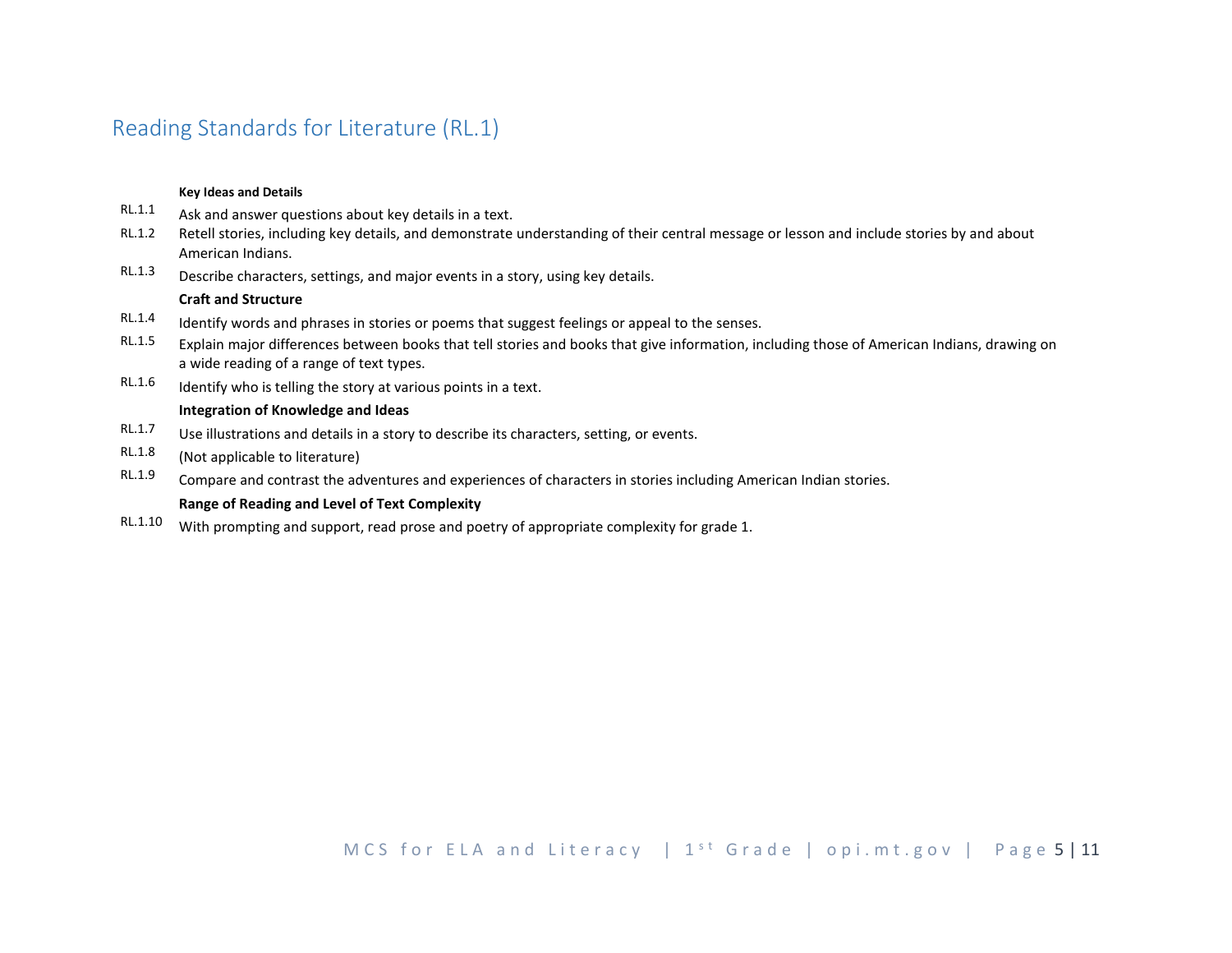# <span id="page-5-0"></span>Reading Standards for Informational Text (RI.1)

#### **Key Ideas and Details**

- RI.1.1 Ask and answer questions about key details in a text.
- RI.1.2 Identify the main topic and retell key details of a text.
- RI.1.3 Describe the connection between two individuals, events, ideas, or pieces of information in a text and include texts by and about American Indians.

# **Craft and Structure**

- RI.1.4 Ask and answer questions to help determine or clarify the meaning of words and phrases in a text and recognize words and phrases with cultural significance to American Indians.
- RI.1.5 Know and use various text features (e.g., headings, tables of contents, glossaries, electronic menus, icons) to locate key facts or information in a text.
- RI.1.6 Distinguish between information provided by pictures or other illustrations and information provided by the words in a text. **Integration of Knowledge and Ideas**
- RI.1.7 Use the illustrations and details in a text to describe its key ideas.
- RI.1.8 Identify the reasons an author gives to support points in a text.
- RI.1.9 Identify basic similarities in and differences between two texts on the same topic (e.g., in illustrations, descriptions, or procedures).

## **Range of Reading and Level of Text Complexity**

RI.1.10 With prompting and support, read informational texts appropriately complex for grade 1.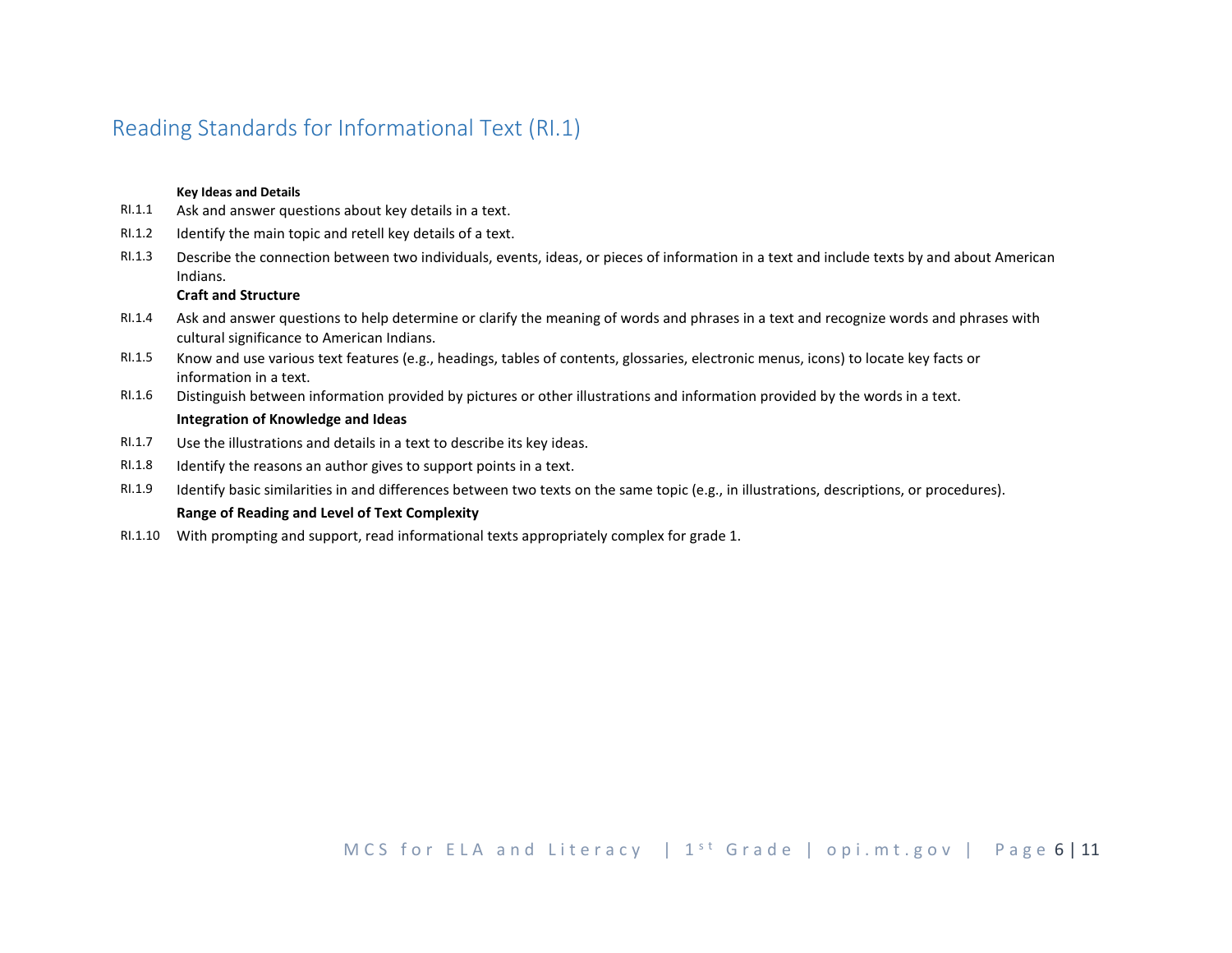# <span id="page-6-0"></span>Reading Standards: Foundational Skills (RF.1)

## **Print Concepts**

- RF.1.1 Demonstrate understanding of the organization and basic features of print.
- RF.1.1.a Recognize the distinguishing features of a sentence (e.g., first word, capitalization, ending punctuation).

# **Phonological Awareness**

- RF.1.2 Demonstrate understanding of spoken words, syllables, and sounds (phonemes).
- RF.1.2.a Distinguish long from short vowel sounds in spoken single-syllable words.
- RF.1.2.b Orally produce single-syllable words by blending sounds (phonemes), including consonant blends.
- RF.1.2.c Isolate and pronounce initial, medial vowel, and final sounds (phonemes) in spoken single-syllable words.
- RF.1.2.d Segment spoken single-syllable words into their complete sequence of individual sounds (phonemes). **Phonics and Word Recognition**
- RF.1.3 Know and apply grade-level phonics and word analysis skills in decoding words.
- RF.1.3.a Know the spelling-sound correspondences for common consonant digraphs.
- RF.1.3.b Decode regularly spelled one-syllable words.
- RF.1.3.c Know final -e and common vowel team conventions for representing long vowel sounds.
- RF.1.3.d Use knowledge that every syllable must have a vowel sound to determine the number of syllables in a printed word.
- RF.1.3.e Decode two-syllable words following basic patterns by breaking the words into syllables.
- RF.1.3.f Read words with inflectional endings.
- RF.1.3.g Recognize and read grade-appropriate irregularly spelled words.

#### **Fluency**

- RF.1.4 Read with sufficient accuracy and fluency to support comprehension.
- RF.1.4.a Read on-level text with purpose and understanding.
- RF.1.4.b Read on-level text orally with accuracy, appropriate rate, and expression on successive readings.
- RF.1.4.c Use context to confirm or self-correct word recognition and understanding, rereading as necessary.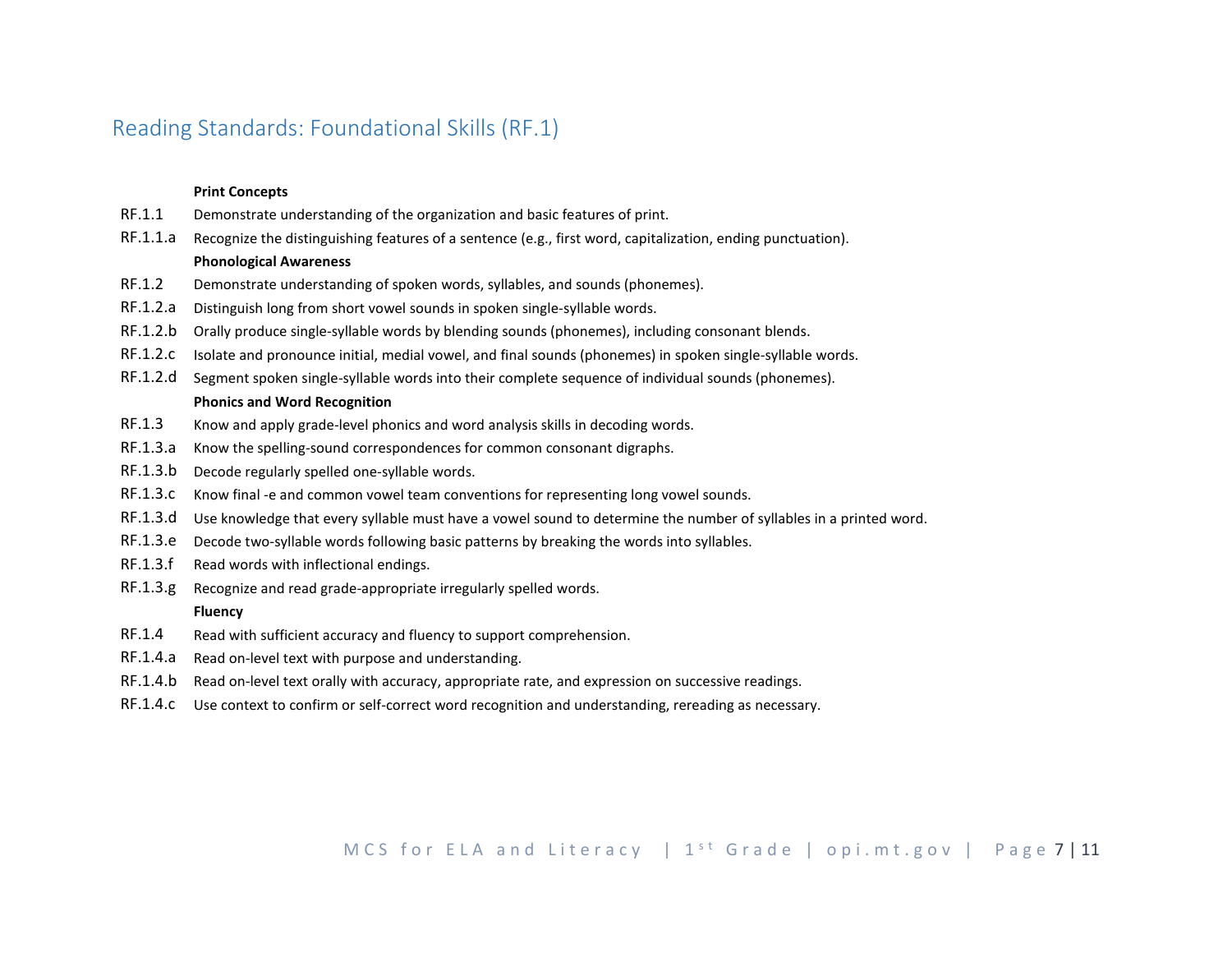# <span id="page-7-0"></span>Writing Standards (W.1)

## **Text Types and Purposes**

- W.1.1 Write opinion pieces in which they introduce the topic or name the book they are writing about, state an opinion, supply a reason for the opinion, and provide some sense of closure.
- W.1.2 Write informative/explanatory texts in which they name a topic, supply some facts about the topic, and provide some sense of closure.
- W.1.3 Write narratives in which they recount two or more appropriately sequenced events, include some details regarding what happened, use temporal words to signal event order, and provide some sense of closure.

# **Production and Distribution of Writing**

- W.1.4 Begins in grade 3
- W.1.5 With guidance and support from adults, focus on a topic, respond to questions and suggestions from peers, and add details to strengthen writing as needed.
- W.1.6 With guidance and support from adults, use a variety of digital tools to produce and publish writing, including in collaboration with peers.

## **Research to Build and Present Knowledge**

- W.1.7 Participate in shared research and writing projects (e.g., explore a number of "how-to" books on a given topic and use them to write a sequence of instructions). Include sources by and about American Indians.
- W.1.8 With guidance and support from adults, recall information from experiences or gather information from provided sources to answer a question. Include sources by and about American Indians.
- W.1.9 Begins in grade 4
- W.1.10 Begins in grade 3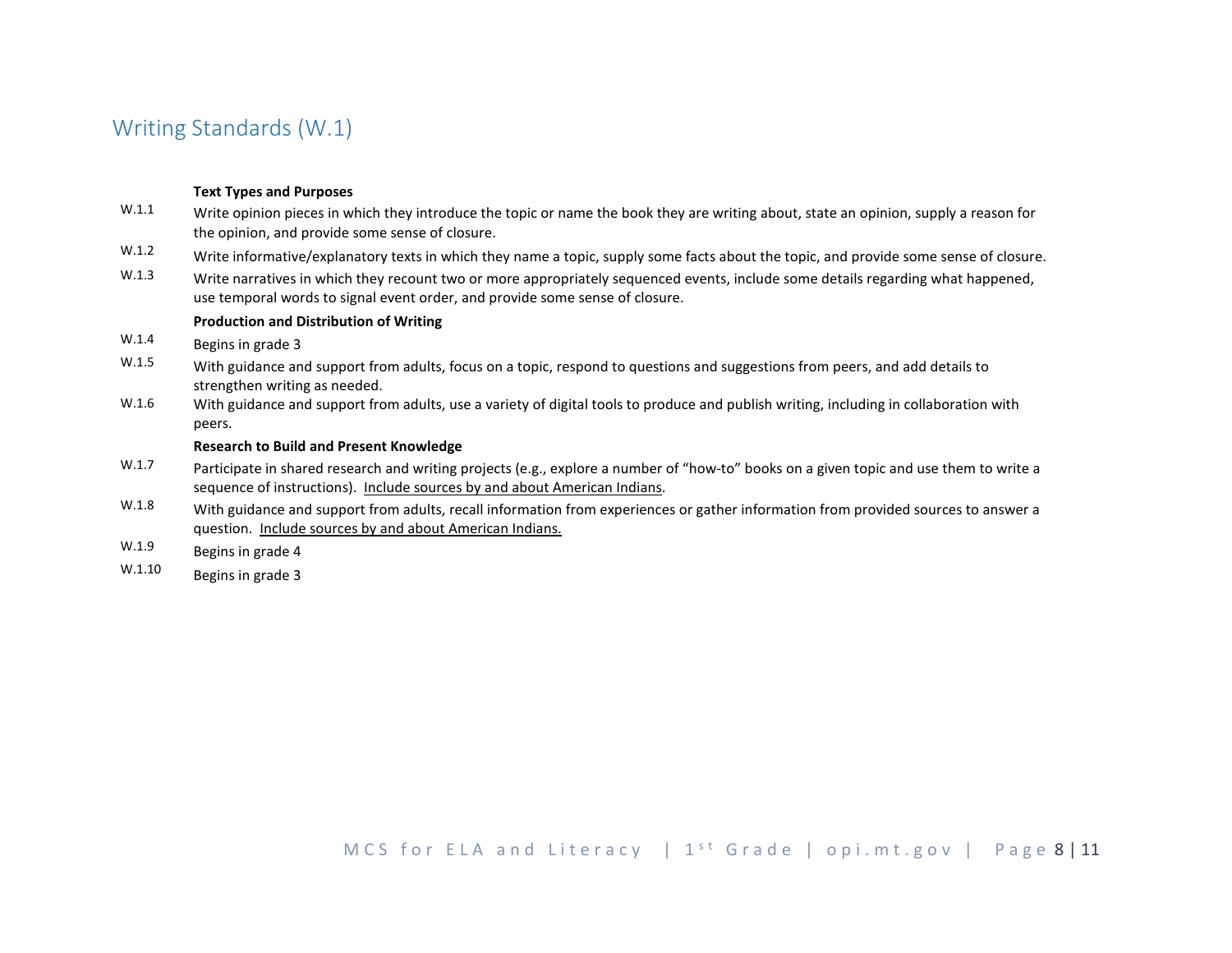# <span id="page-8-0"></span>Speaking and Listening Standards (SL.1)

## **Comprehension and Collaboration**

- SL.1.1 Participate in collaborative conversations with diverse partners about *grade 1 topics and texts* with peers and adults in small and larger groups.
- SL.1.1.a Follow agreed-upon rules for discussions (e.g., listening to others with care, speaking one at a time about the topics and texts under discussion).
- SL.1.1.b Build on others' talk in conversations by responding to the comments of others through multiple exchanges.
- SL.1.1.c Ask questions to clear up any confusion about the topics and texts under discussion.
- SL.1.2 Ask and answer questions about key details in a text read aloud or information presented orally or through other media.
- SL.1.3 Ask and answer questions about what a speaker says in order to gather additional information or clarify something that is not understood.

## **Presentation of Knowledge and Ideas**

- SL.1.4 Describe people, places, things, and events with relevant details, expressing ideas and feelings clearly.
- SL.1.5 Add drawings or other visual displays to descriptions when appropriate to clarify ideas, thoughts, and feelings.
- SL.1.6 Produce complete sentences when appropriate to task and situation.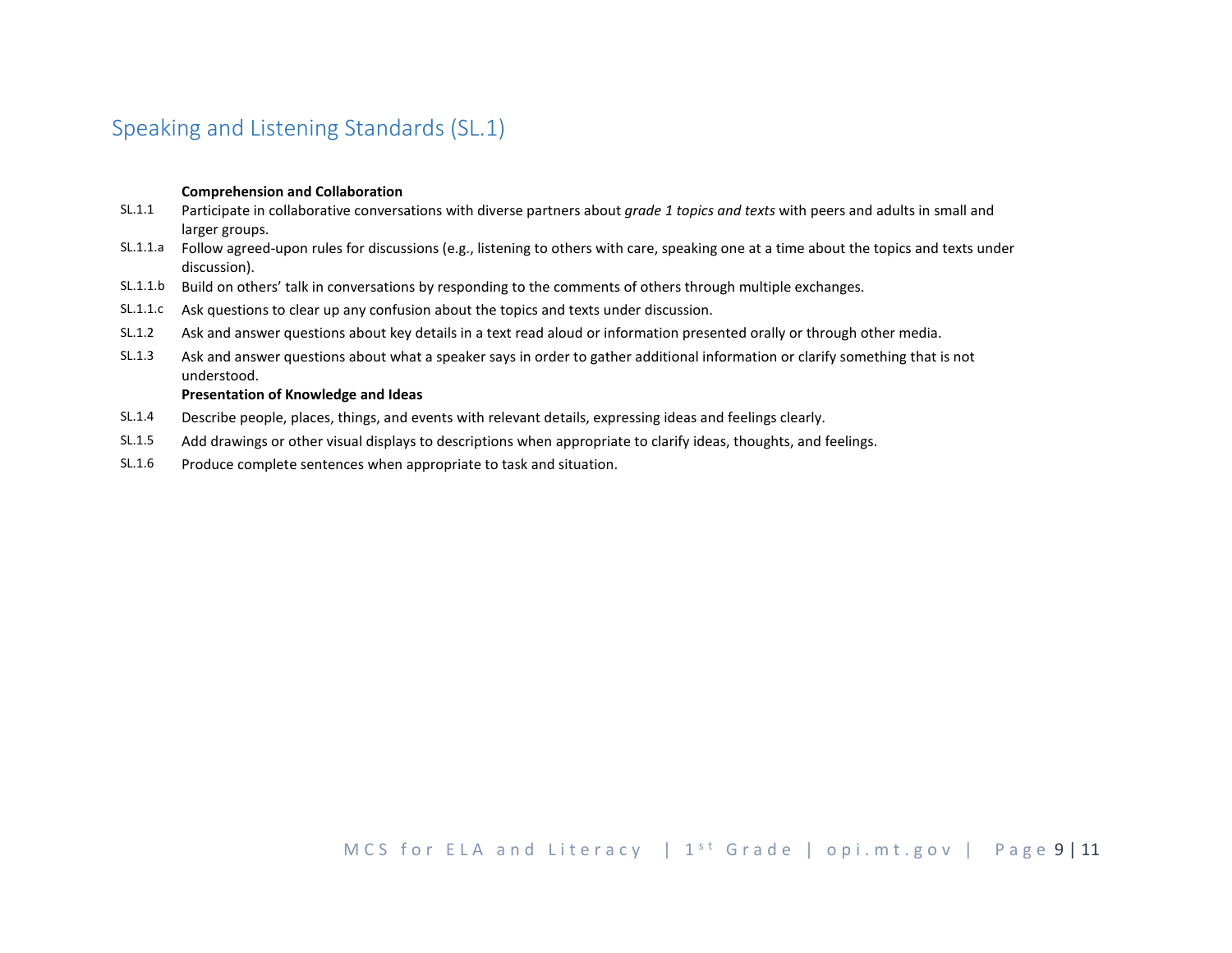# <span id="page-9-0"></span>Language Standards (L.1)

# **Conventions of Standard English**

- L.1.1 Demonstrate command of the conventions of standard English grammar and usage when writing or speaking.
- L.1.1.a Print all upper- and lowercase letters.
- L.1.1.b Use common, proper, and possessive nouns.
- L.1.1.c Use singular and plural nouns with matching verbs in basic sentences (e.g., *He hops; We hop*).
- L.1.1.d Use personal, possessive, and indefinite pronouns (e.g., *I, me, my; they, them, their; anyone, everything*).
- L.1.1.e Use verbs to convey a sense of past, present, and future (e.g., *Yesterday I walked home; Today I walk home; Tomorrow I will walk home*).
- L.1.1.f Use frequently occurring adjectives.
- L.1.1.g Use frequently occurring conjunctions (e.g., *and, but, or, so, because*).
- L.1.1.h Use determiners (e.g., articles, demonstratives).
- L.1.1.i Use frequently occurring prepositions (e.g., *during, beyond, toward*).
- L.1.1.j Produce and expand complete simple and compound declarative, interrogative, imperative, and exclamatory sentences in response to prompts.
- L.1.2 Demonstrate command of the conventions of standard English capitalization, punctuation, and spelling when writing.
- L.1.2.a Capitalize dates and names of people.
- L.1.2.b Use end punctuation for sentences.
- L.1.2.c Use commas in dates and to separate single words in a series.
- L.1.2.d Use conventional spelling for words with common spelling patterns and for frequently occurring irregular words.
- L.1.2.e Spell untaught words phonetically, drawing on phonemic awareness and spelling conventions.
- L.1.3 Begins in grade 2

# **Vocabulary Acquisition and Use**

- L.1.4 Determine or clarify the meaning of unknown and multiple-meaning words and phrases based on *grade 1 reading and content*, choosing flexibly from an array of strategies.
- L.1.4.a Use sentence-level context as a clue to the meaning of a word or phrase.
- L.1.4.b Use frequently occurring affixes as a clue to the meaning of a word.
- L.1.4.c Identify frequently occurring root words (e.g., *look*) and their inflectional forms (e.g., *looks, looked, looking*).
- L.1.5 With guidance and support from adults, demonstrate understanding of word relationships and nuances in word meanings.
- L.1.5.a Sort words into categories (e.g., colors, clothing) to gain a sense of the concepts the categories represent.